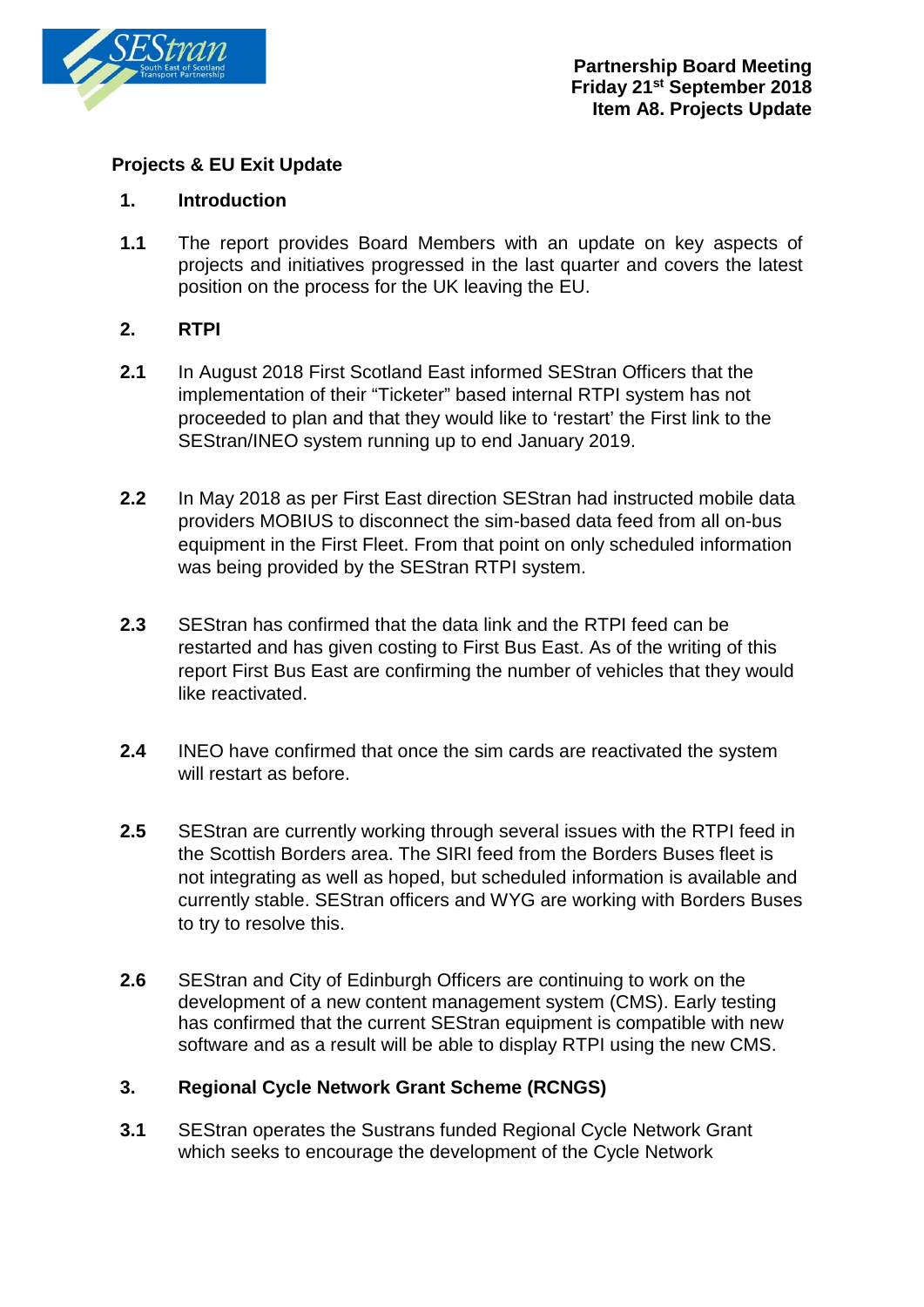throughout the Region, in particular functional cross-boundary infrastructure.

- **3.2** The RCNGS can be used to support feasibility studies, design work, the development of infrastructure and monitoring, as well as supporting innovation and public engagement. Following changes to the guidance, design projects can now be 100% funded. Design projects are classified as anything from the preparation of a strategy to detailed design. Applications will be expected to meet the Community Links guidance, with construction projects requiring 50% match funding.
- **3.3** There is no maximum award limit for applications, with the focus of this call on projects that can start and finish in the SEStran financial year 2018/19 (April to March).
- **3.4** Edinburgh Bio Quarter have submitted an application of £163,000 which was approved by the June 2018 Partnership Board. This work will include a detailed design of the active travel corridor. This follows awards for feasibility in 2016/17 and preliminary design in 2017/18.

# **4. GO e-Bike**

- **4.1** GO E-Bike is regional e-Bike sharing scheme launched in April 2018 by SEStran. CoMoUK (formerly Bikeplus) were awarded grant funding to deliver the first four e-Bike hubs which are currently operating in Fife, West Lothian and Falkirk[1](#page-1-0).
- **4.2** SEStran will be expanding the project in 2018/19, after a successful application to the Low Carbon Travel and Transport Fund for additional funding. £300,000 will be invested into developing six more GO e-Bike hubs across the SEStran region. Suggestions from the Board for possible locations, for assessment, would be welcome.

# **5. European Projects Update**

- **5.1 'SHARE-North' [2](#page-1-1)**addresses the concept of 'Shared Mobility' and looks at the development, implementation and promotion of Car Clubs, Bike Sharing and Car Sharing. The planned living labs will integrate modern technology with activities to support changes in mobility behaviour. The objectives are: resource efficiency, improving accessibility (incl. non-traditional target groups), increased efficiency in the use of transport infrastructure, reduction of space consumption for transport, improving quality of life and low carbon transport.
- **5.1.2** The last SHARE-North meeting was held in Drongen on the 3<sup>rd</sup>-5<sup>th</sup> of July 2018. The meeting focused on the SHARE-North 'Manual for Municipalities'. Members of the consortium shared best practice examples

<span id="page-1-1"></span><span id="page-1-0"></span><sup>1</sup> <http://sestran.gov.uk/projects/go-e-bike/>2 <http://sestran.gov.uk/projects/share-north/>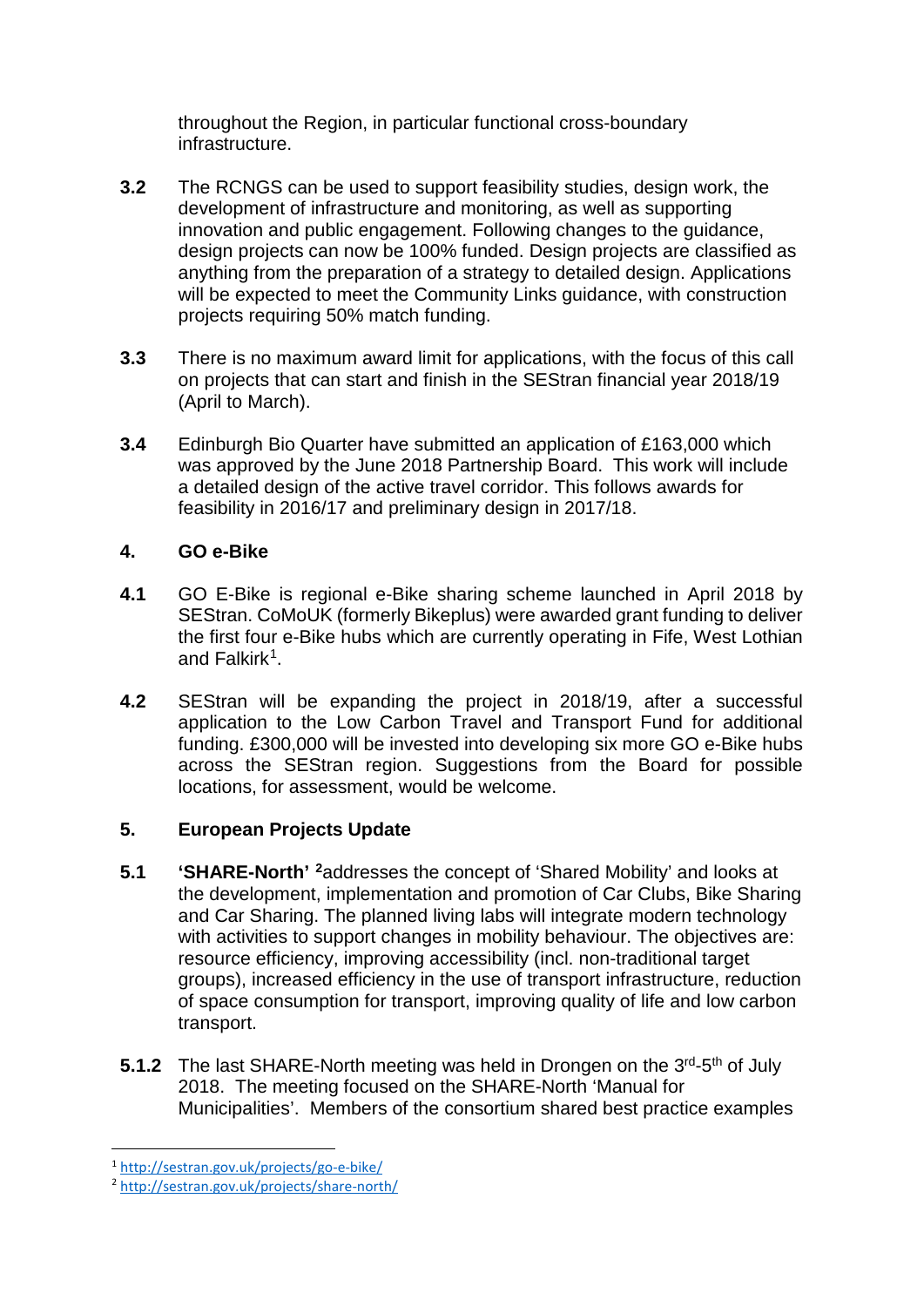of shared mobility across each partner country. These examples will now feature in the final work package output. The next SHARE-North meeting is scheduled for the  $9<sup>th</sup> - 12<sup>th</sup>$  of October, and will be held in conjunction with the next SEStran Integrated Mobility Forum on the 12<sup>th</sup> of October.

- **5.2 REGIO-MOB[3](#page-2-0)** aims to promote "learning, sharing of knowledge and transferring best practices between the participating regional and local authorities to design and implement regional mobility plans (or Regional Transport Strategies) bearing in mind the stakeholders with regional relevance and contributing to the sustainable growth of Europe".
- **5.2.1** SEStran held a formal Dissemination Event on Thursday 22<sup>nd</sup> March 2018 at Radisson Blu hotel on the Royal Mile, Edinburgh. The Event was attended by the REGIO MOB partners and their political and technical stakeholders, as well as SEStran's local Stakeholders. The event, which was hosted by SEStran's Chair, was well attended, and very well received by the European partners.
- **5.3 SURFLOGH[4](#page-2-1)** aims to improve the role of logistics hubs in the network of urban logistics in the North Sea Region. http://northsearegion.eu/surflogh
- **5.3.1** SEStran are leading on a work package with Napier Transport Research Institute to create business models for urban freight hubs. In April SEStran attended an innovation workshop in Sweden hosted by the Boras Municipality. Cycling Scotland also attended and presented on the development of e-cargo bike training programs in Scotland.
- **5.3.2** SEStran will be developing and researching the impact of a last mile delivery solution with e-cargo bikes in the region. The pilot project will be located in Edinburgh and will be exploring a number of last mile/first mile business solutions with a specialist partner working with Scotrail between Glasgow and Edinburgh.
- **5.3.3** SEStran has identified a pilot delivery partner Outspoken Delivery that specialises in e-cargo bike delivery.
- **5.4 Pursuits** (at application stage) addresses the critical need to ensure that land use and transport planning evolve a step ahead of the smart-mobility transition. This will enable cities and regions to proactively develop Sustainable Urban Mobility Plans (SUMPs) and steer new mobility and distribution forms rather than just responding to them. SEStran has recently been successful in progressing to the second stage of the application process.

#### **6. Further Initiatives**

# **6.1 Can Do Innovation Challenge Fund**

<span id="page-2-0"></span> <sup>3</sup> <http://sestran.gov.uk/projects/regio-mob/>

<span id="page-2-1"></span><sup>4</sup> <http://sestran.gov.uk/projects/surflogh/>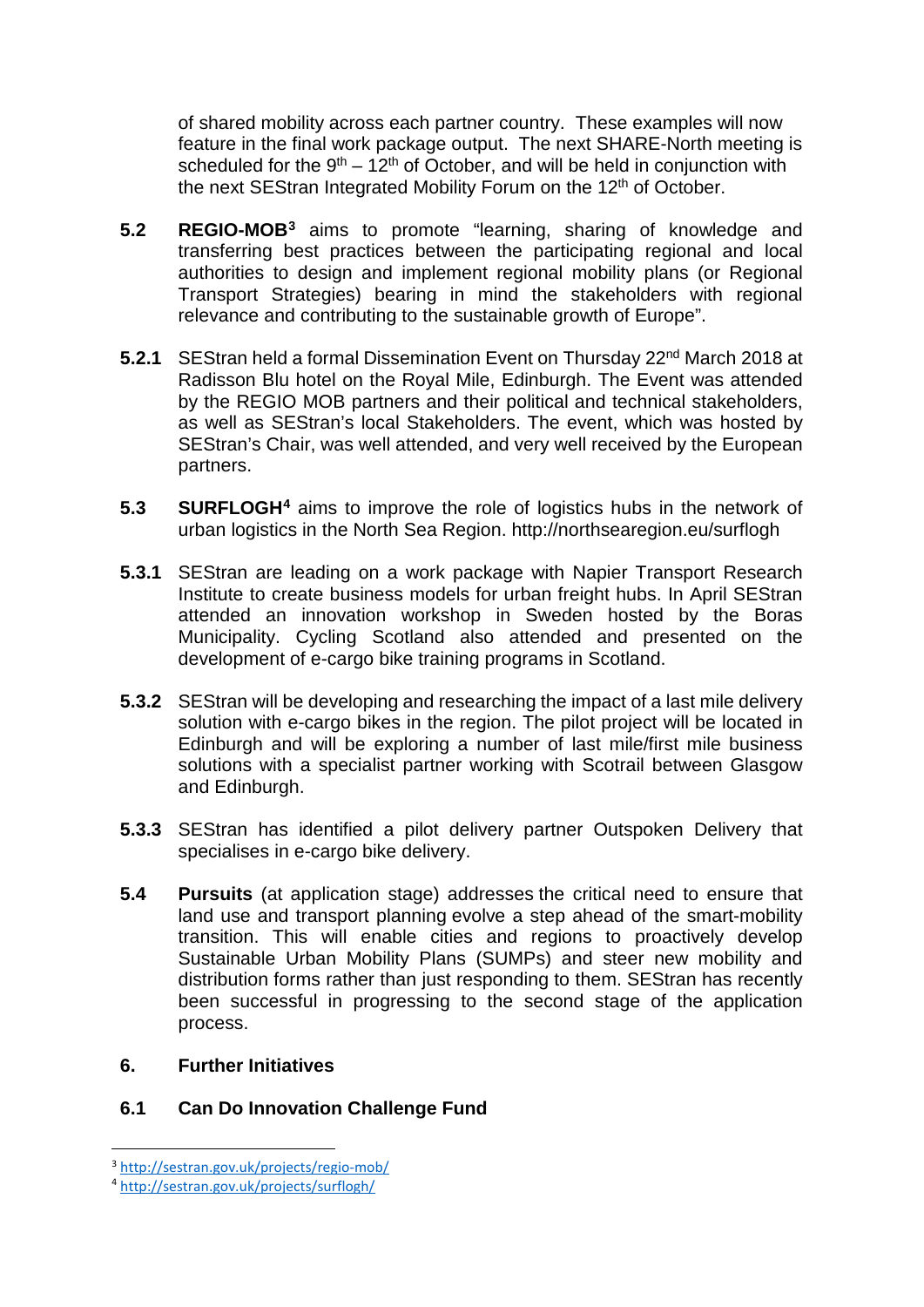- **6.1.1** The SEStran project proposal for the Thistle Assistance Journey Planner door to door journey information for people that have difficulty using public transport has been recommended for support through the CAN-DO Innovation Challenge Fund.
- **6.1.2** The challenge seeks to identify and understand in detail the barriers faced by commuters with protected characteristics when travelling and journey planning. It will explore the extent to which these barriers affect travel plans and modal choices for travelling and to develop an App-based door to door journey planning solution that helps alleviate these barriers.

# **6.2 Hate Crime**

**6.2.1** SEStran, along with members of the working group help the second of three consultative events across West Lothian, Fife and Clackmannanshire. The event took place in Alloa on the 5<sup>th</sup> September, with representative groups and transport operators, to co-design the charter. The third, and final event, will take place in West Lothian before the end of the year. Following these events, the working group will begin drafting the charter.

### **7 SEStran Forums**

**7.1** The next Integrated Mobility Forum is planned for Friday 12th October 2018, and the Logistics and Freight Forum is planned for Wednesday 28th November 2018 at Victoria Quay. Work generated by each forum is currently being progressed to ensure that the forums are productive and continue to be supported by the various stakeholders involved.

# **8. EU Exit**

**8.1** As ever, it is difficult to pick out what the facts are in relation to the process. Depending on bias of who is reporting, there are suggestions of a "no-deal" outcome and concerns related to this or, alternatively we can expect an agreed deal by October 2018.

#### **9. Recommendations**

**9.1** Members are invited to note the content of the report.

Jim Grieve **Head of Programmes** August 2018

| <b>Policy Implications</b> | None |
|----------------------------|------|
|                            |      |